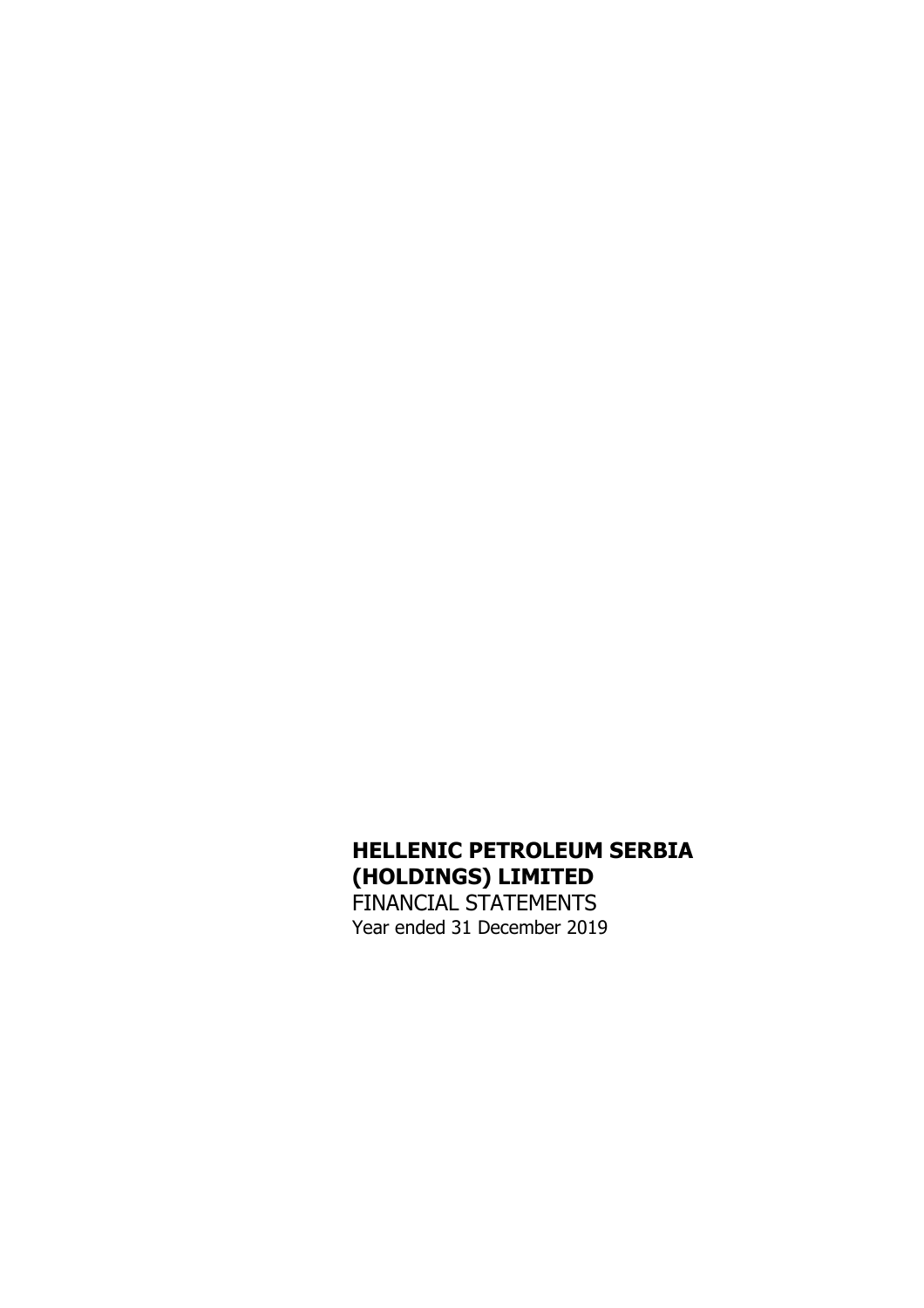# FINANCIAL STATEMENTS

Year ended 31 December 2019

# CONTENTS **PAGE**

| Board of Directors and other officers                           | 1              |
|-----------------------------------------------------------------|----------------|
| Independent Auditor's Report                                    | $2 - 3$        |
| Statement of comprehensive income                               | $\overline{4}$ |
| Statement of financial position                                 | 5              |
| Statement of changes in equity                                  | 6              |
| Cash flow statement                                             | 7              |
| Notes to the financial statements                               | $8 - 16$       |
| Additional information to the statement of comprehensive income | 17             |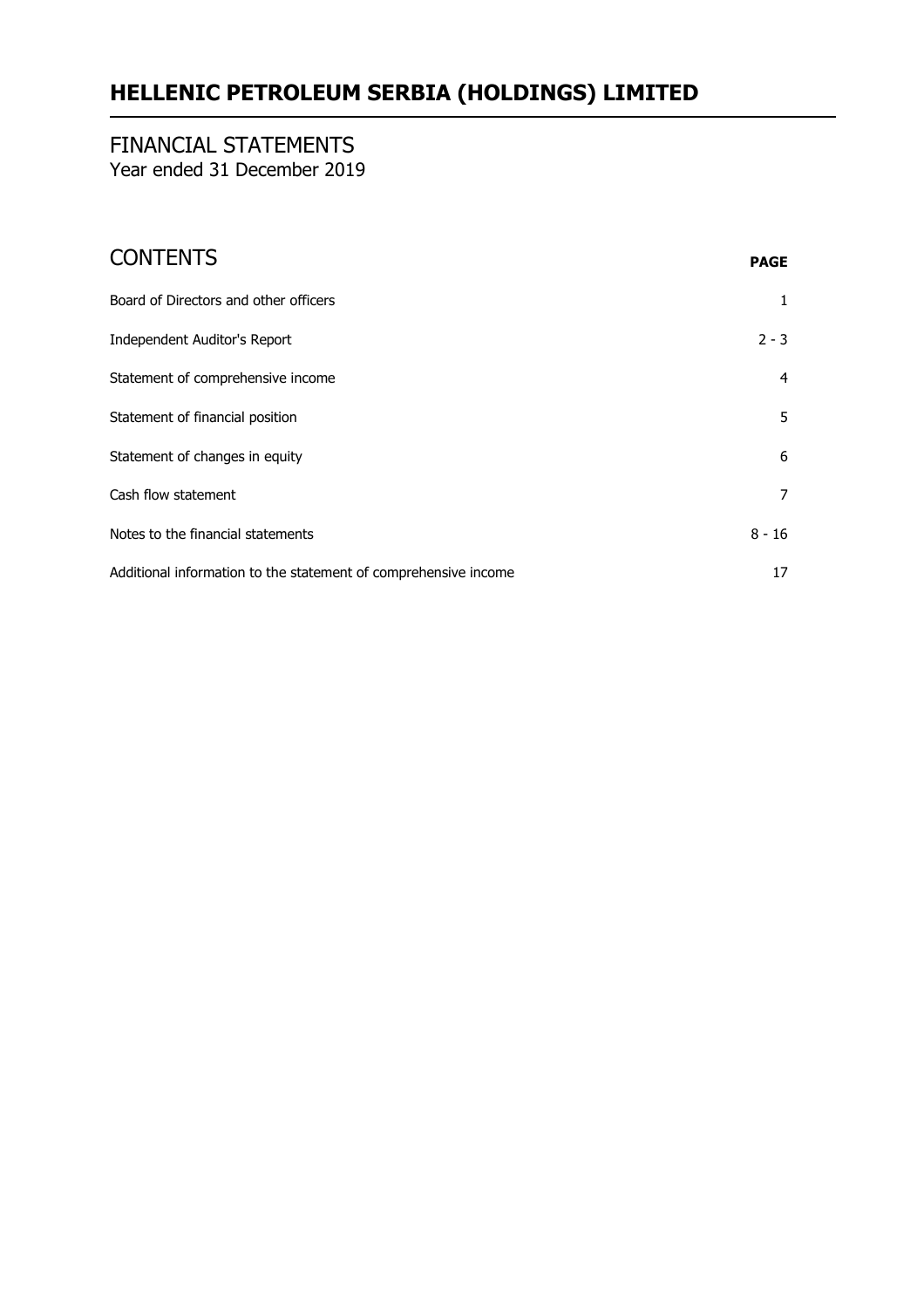# BOARD OF DIRECTORS AND OTHER OFFICERS

| <b>Board of Directors:</b>  | Ioannis Doratis - appointed on 4 October 2019<br>Georgios Gregoras<br>Marios Lytras<br>Robertos Karahannas - resigned on 4 October 2019                                |
|-----------------------------|------------------------------------------------------------------------------------------------------------------------------------------------------------------------|
| <b>Company Secretary:</b>   | Simos Photiades<br>31A Demokratias Street<br>Lakatamia<br>2331 Nicosia<br>Cyprus                                                                                       |
| <b>Independent Auditors</b> | Ernst & Young Cyprus Limited<br>Certified Public Accountants and Registered Auditors<br>Jean Nouvel Tower<br>6 Stasinos Avenue<br>PO Box 21656<br>1511 Nicosia, Cyprus |
| <b>Registered office:</b>   | 3 Ellispontou Street<br>Strovolos<br>2015 Nicosia<br>Cyprus                                                                                                            |
| <b>Registration number:</b> | 201702                                                                                                                                                                 |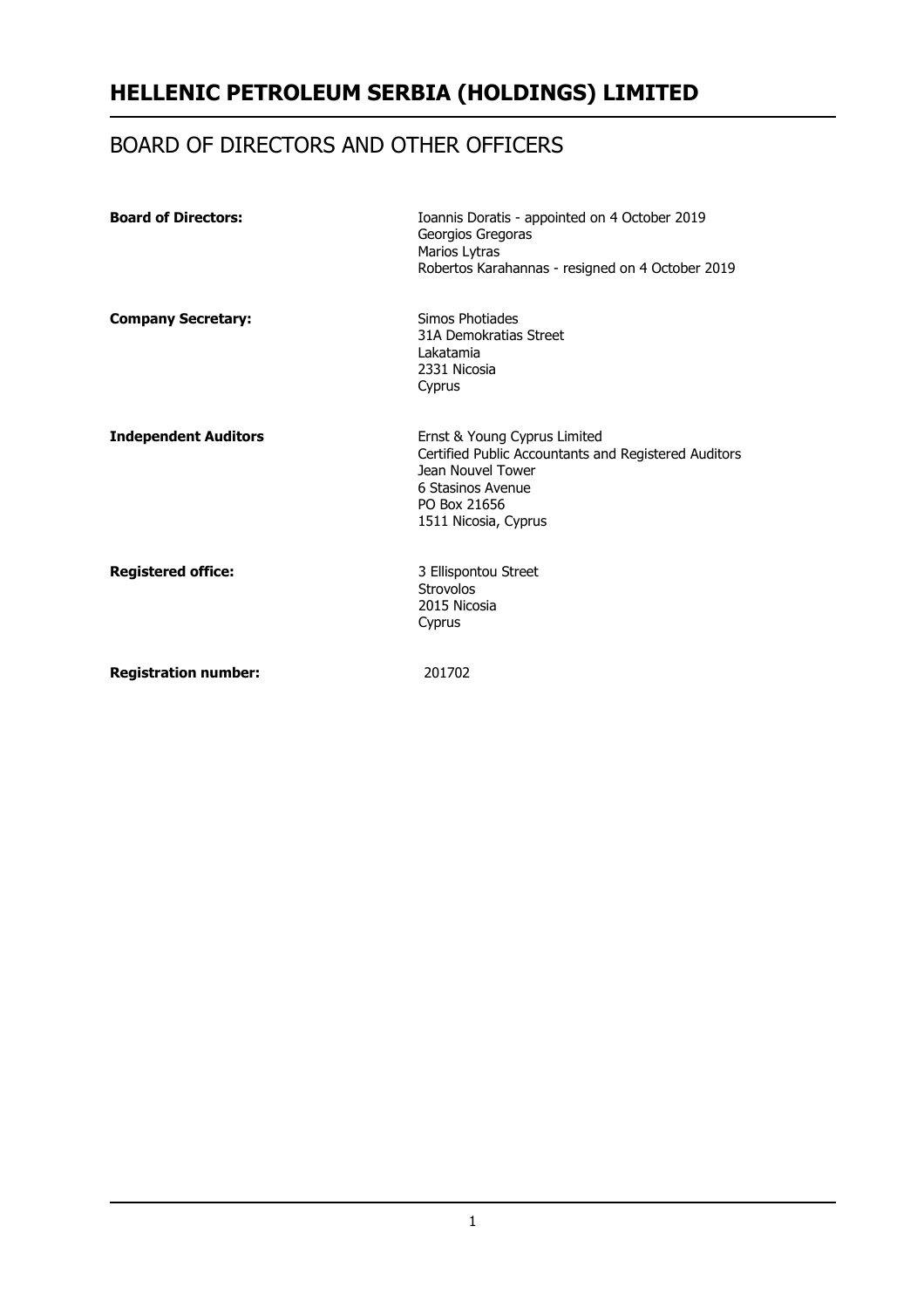# **Independent Auditor's Report**

# **To the Members of Hellenic Petroleum Serbia (Holdings) Limited**

## **Report on the Audit of the Financial Statements**

## **Opinion**

We have audited the financial statements of Hellenic Petroleum Serbia (Holdings) Limited (the ''Company''), which comprise the statement of financial position as at 31 December 2019, and the statements of comprehensive income, changes in equity and cash flows for the year then ended, and notes to the financial statements, including a summary of significant accounting policies.

In our opinion, the accompanying financial statements give a true and fair view of the financial position of the Company as at 31 December 2019, and of its financial performance and its cash flows for the year then ended in accordance with International Financial Reporting Standards (IFRSs) as adopted by the European Union and the requirements of the Cyprus Companies Law, Cap. 113.

## **Basis for Opinion**

We conducted our audit in accordance with International Standards on Auditing (ISAs). Our responsibilities under those standards are further described in the Auditor's Responsibilities for the Audit of the Financial Statements section of our report. We are independent of the Company in accordance with the International Ethics Standards Board for Accountants' Code of Ethics for Professional Accountants (IESBA Code) together with the ethical requirements that are relevant to our audit of the financial statements in Cyprus, and we have fulfilled our other ethical responsibilities in accordance with these requirements and the IESBA Code. We believe that the audit evidence we have obtained is sufficient and appropriate to provide a basis for our opinion.

## **Responsibilities of the Board of Directors for the financial statements**

The Board of Directors is responsible for the preparation of financial statements that give a true and fair view in accordance with International Financial Reporting Standards as adopted by the European Union and the requirements of the Cyprus Companies Law, Cap. 113, and for such internal control as the Board of Directors determines is necessary to enable the preparation of financial statements that are free from material misstatement, whether due to fraud or error.

In preparing the financial statements, the Board of Directors is responsible for assessing the Company's ability to continue as a going concern, disclosing, as applicable, matters related to going concern and using the going concern basis of accounting unless the Board of Directors either intends to liquidate the Company or to cease operations, or has no realistic alternative but to do so.

The Board of Directors is responsible for overseeing the Company's financial reporting process.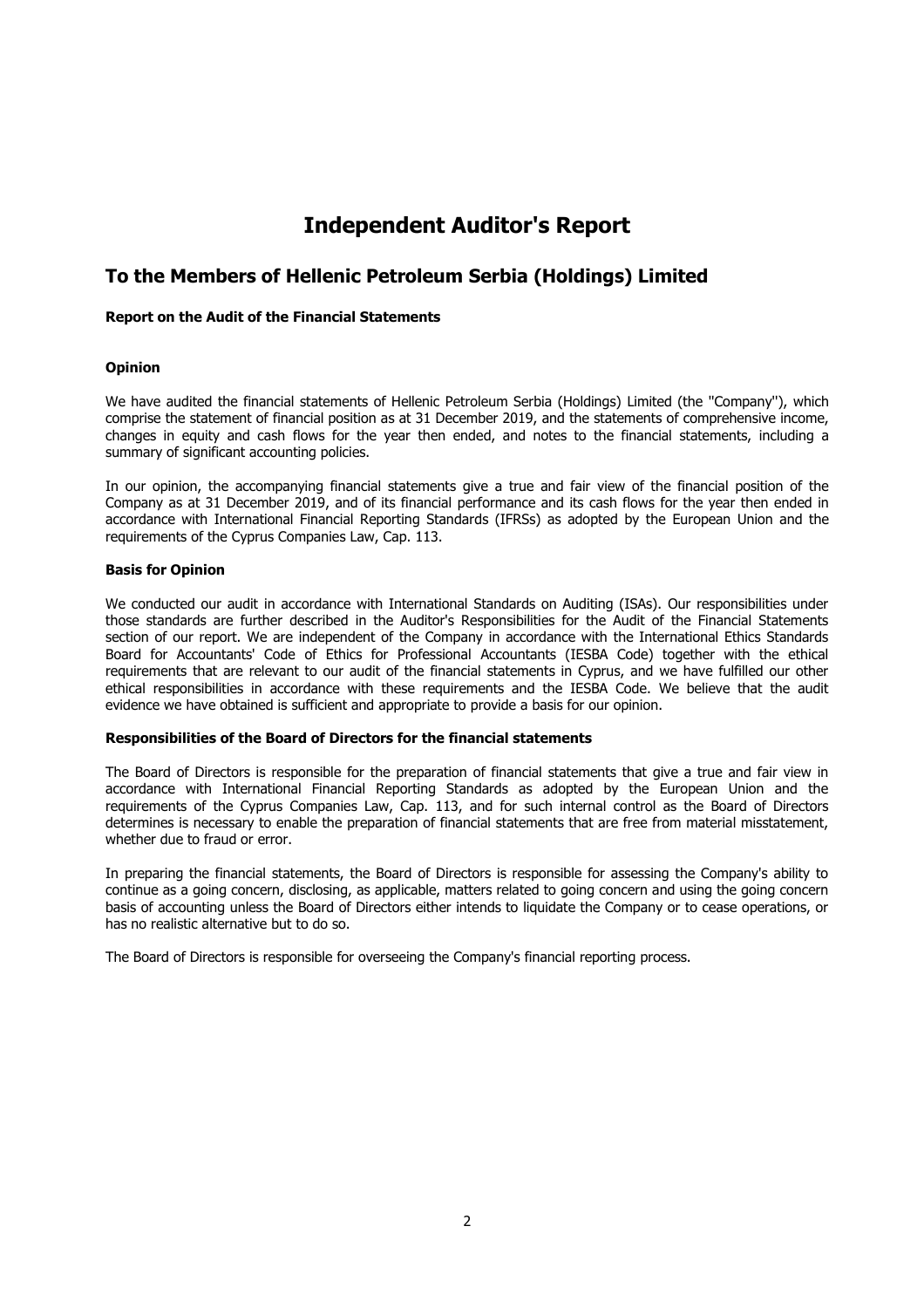#### **Auditor's Responsibilities for the Audit of the Financial Statements**

Our objectives are to obtain reasonable assurance about whether the financial statements as a whole are free from material misstatement, whether due to fraud or error, and to issue an auditor's report that includes our opinion. Reasonable assurance is a high level of assurance, but is not a guarantee that an audit conducted in accordance with ISAs will always detect a material misstatement when it exists. Misstatements can arise from fraud or error and are considered material if, individually or in the aggregate, they could reasonably be expected to influence the economic decisions of users taken on the basis of these financial statements.

As part of an audit in accordance with ISAs, we exercise professional judgment and maintain professional skepticism throughout the audit. We also:

- Identify and assess the risks of material misstatement of the financial statements, whether due to fraud or error, design and perform audit procedures responsive to those risks, and obtain audit evidence that is sufficient and appropriate to provide a basis for our opinion. The risk of not detecting a material misstatement resulting from fraud is higher than for one resulting from error, as fraud may involve collusion, forgery, intentional omissions, misrepresentations, or the override of internal control.
- Obtain an understanding of internal control relevant to the audit in order to design audit procedures that are appropriate in the circumstances, but not for the purpose of expressing an opinion on the effectiveness of the Company's internal control.
- Evaluate the appropriateness of accounting policies used and the reasonableness of accounting estimates and related disclosures made by the Board of Directors.
- Conclude on the appropriateness of the Board of Directors' use of the going concern basis of accounting and, based on the audit evidence obtained, whether a material uncertainty exists related to events or conditions that may cast significant doubt on the Company's ability to continue as a going concern. If we conclude that a material uncertainty exists, we are required to draw attention in our auditor's report to the related disclosures in the financial statements or, if such disclosures are inadequate, to modify our opinion. Our conclusions are based on the audit evidence obtained up to the date of our auditor's report. However, future events or conditions may cause the Company to cease to continue as a going concern.
- Evaluate the overall presentation, structure and content of the financial statements, including the disclosures, and whether the financial statements represent the underlying transactions and events in a manner that achieves a true and fair view.

We communicate with the Board of Directors regarding, among other matters, the planned scope and timing of the audit and significant audit findings, including any significant deficiencies in internal control that we identify during our audit.

#### **Other Matter**

This report, including the opinion, has been prepared for and only for the Company's members as a body in accordance with Section 69 of the Auditors Law of 2017 and for no other purpose. We do not, in giving this opinion, accept or assume responsibility for any other purpose or to any other person to whose knowledge this report may come to.

Gabriel Onisiforou Certified Public Accountant and Registered Auditor for and on behalf of

## **Ernst & Young Cyprus Limited Certified Public Accountants and Registered Auditors**

Nicosia, ……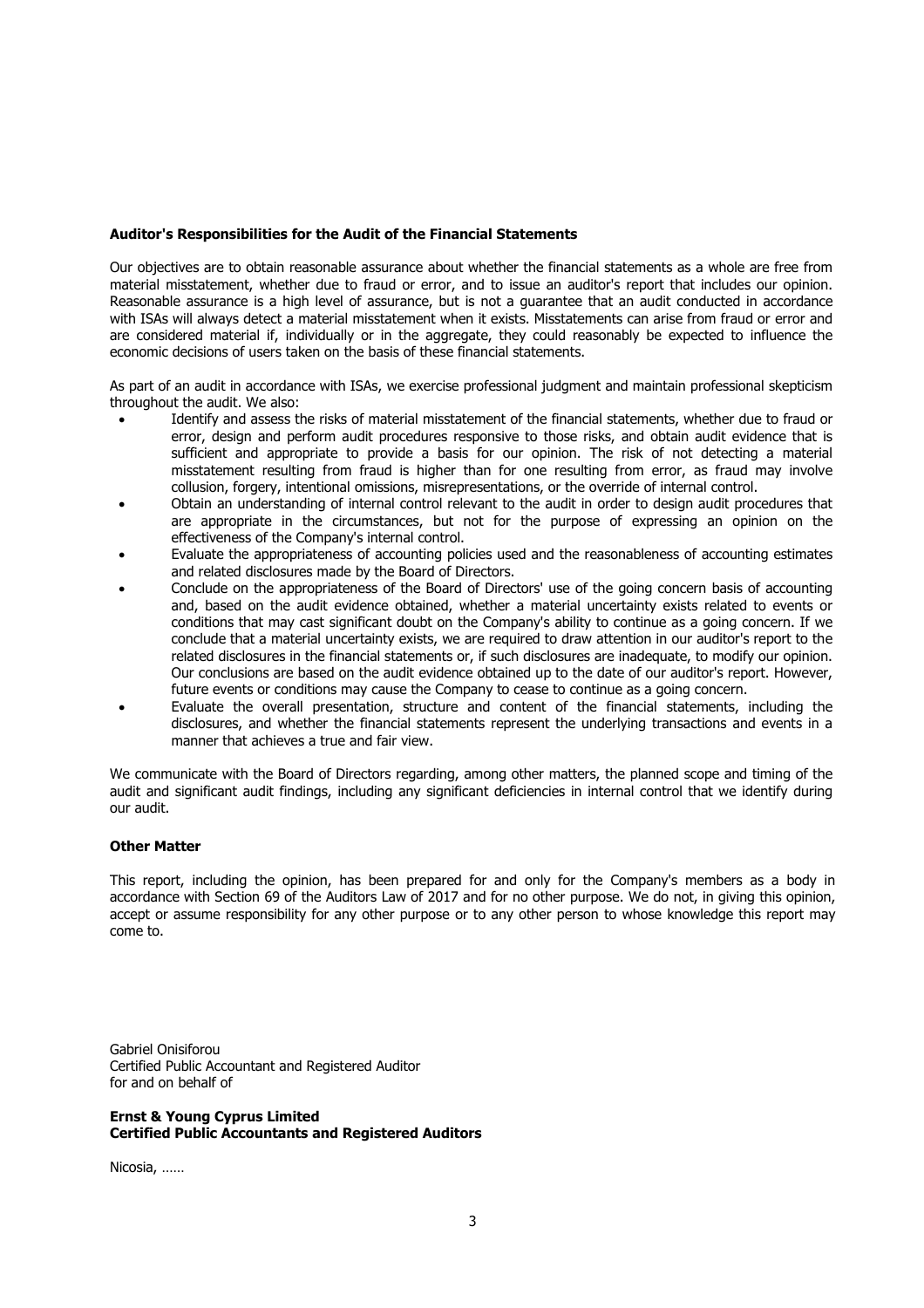# STATEMENT OF COMPREHENSIVE INCOME

Year ended 31 December 2019

|                                         | Note | 2019<br>€ | 2018<br>€      |
|-----------------------------------------|------|-----------|----------------|
| Administration expenses                 | 8    | (11.038)  | (9.936)        |
| <b>Operating loss</b>                   |      | (11.038)  | (9.936)        |
| Finance income                          | 9    |           | 6              |
| Loss before tax                         |      | (11.037)  | (9.930)        |
| Tax                                     | 10   |           |                |
| Total comprehensive income for the year |      | (11.037)  | <u>(9.930)</u> |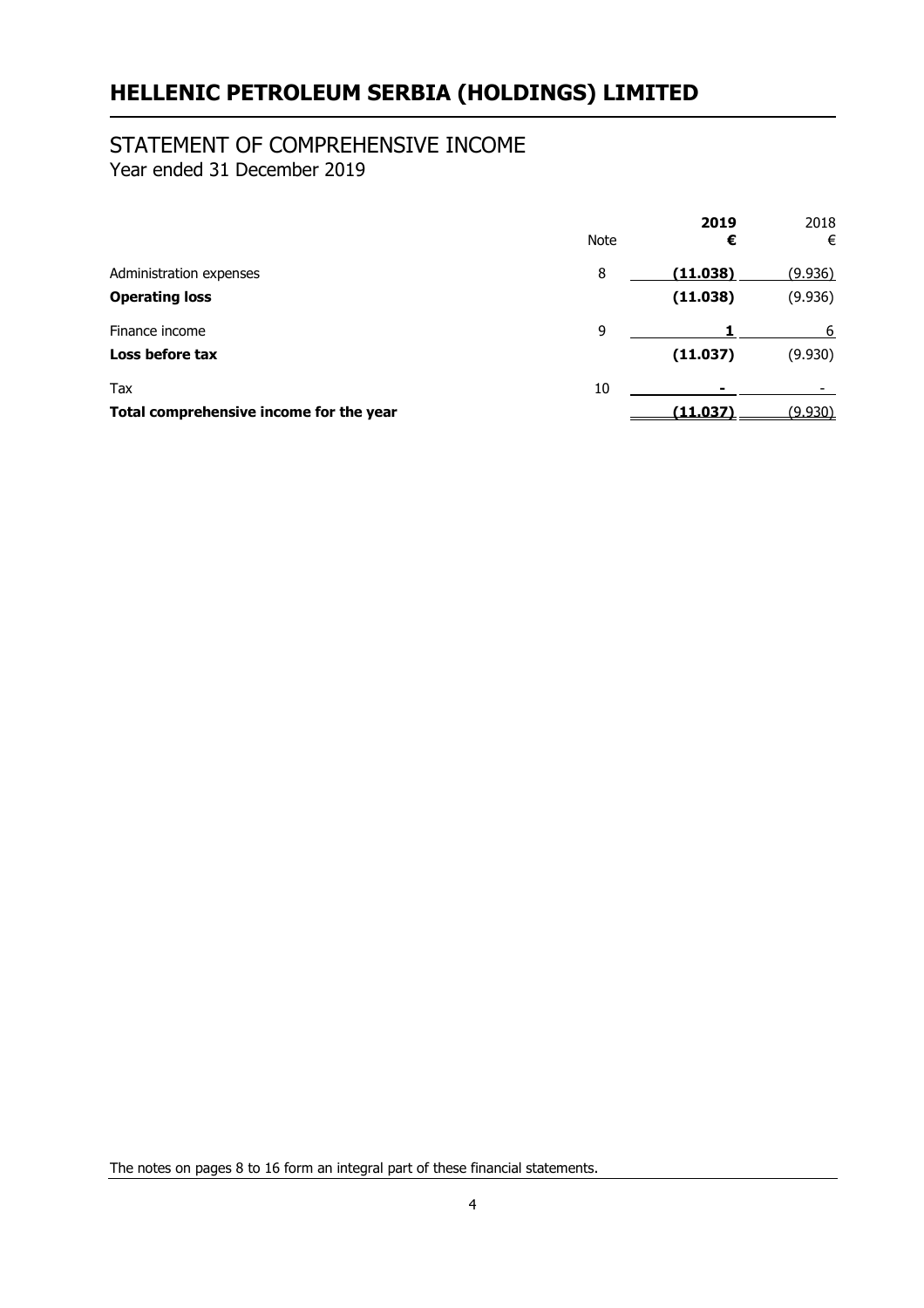# STATEMENT OF FINANCIAL POSITION

31 December 2019

|                                     |             | 2019       | 2018       |
|-------------------------------------|-------------|------------|------------|
|                                     | <b>Note</b> | €          | €          |
| <b>ASSETS</b>                       |             |            |            |
| <b>Non-current assets</b>           |             |            |            |
| Investment in subsidiary            | 12          | 75.150.000 | 75.150.000 |
|                                     |             | 75.150.000 | 75.150.000 |
| <b>Current assets</b>               |             |            |            |
| Cash at bank                        | 13          | 33.997     | 50.893     |
|                                     |             | 33.997     | 50.893     |
| <b>Total assets</b>                 |             | 75.183.997 | 75.200.893 |
| <b>EQUITY AND LIABILITIES</b>       |             |            |            |
| <b>Equity</b>                       |             |            |            |
| Share capital                       | 14          | 257.500    | 257,500    |
| Share premium                       | 14          | 74.982.455 | 74.982.455 |
| <b>Accumulated losses</b>           |             | (63.419)   | (52.382)   |
| <b>Total equity</b>                 |             | 75.176.536 | 75.187.573 |
| <b>Current liabilities</b>          |             |            |            |
| Other payables                      | 15          | 7.461      | 13.320     |
|                                     |             | 7.461      | 13.320     |
| <b>Total equity and liabilities</b> |             | 75.183.997 | 75.200.893 |

On 11 February 2020 the Board of Directors of HELLENIC PETROLEUM SERBIA (HOLDINGS) LIMITED authorised these financial statements for issue.

Marios Lytras Georgios Gregoras Director Director

.................................... ....................................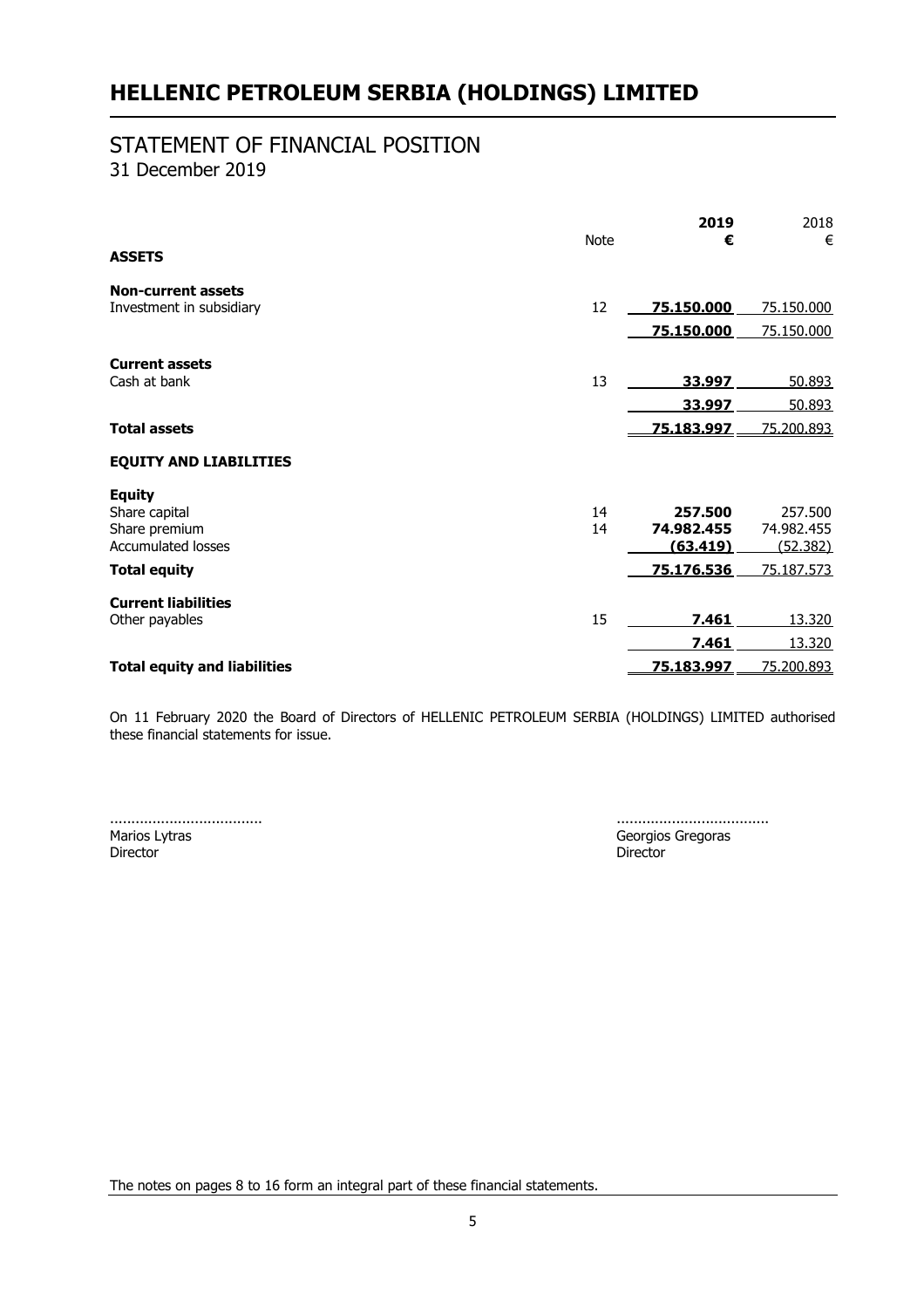# STATEMENT OF CHANGES IN EQUITY

Year ended 31 December 2019

|                                                           | <b>Note</b> | <b>Share</b><br>€ | <b>Share</b><br>capital premium (1)<br>€ | <b>Accumulated</b><br><b>losses</b><br>€ | <b>Total</b><br>€ |
|-----------------------------------------------------------|-------------|-------------------|------------------------------------------|------------------------------------------|-------------------|
| <b>Balance at 1 January 2018</b>                          |             | 252.500           | 74.937.455                               | (42.452)                                 | 75.147.503        |
| <b>Comprehensive income</b><br>Net loss for the year      |             |                   |                                          | (9.930)                                  | (9.930)           |
| <b>Transactions with owners</b><br>Issue of share capital | 14          | 5.000             | 45.000                                   |                                          | 50,000            |
| Balance at 31 December 2018/1<br>January 2019             |             | 257.500           | 74.982.455                               | (52.382)                                 | 75,187,573        |
| <b>Comprehensive income</b><br>Net loss for the year      |             |                   |                                          | (11.037)                                 | (11.037)          |
| <b>Balance at 31 December 2019</b>                        |             | 257.500           | 74.982.455                               | (63.419)                                 | 75.176.536        |

(1) Share premium is not available for distribution.

Companies which do not distribute 70% of their profits after tax, as defined by the relevant tax law, within two years after the end of the relevant tax year, will be deemed to have distributed as dividends 70% of these profits. Special contribution for defence at 17% will be payable on such deemed dividends to the extent that the ultimate shareholders are both Cyprus tax resident and Cyprus domiciled. The amount of deemed distribution is reduced by any actual dividends paid out of the profits of the relevant year at any time. This special contribution for defence is payable by the Company for the account of the shareholders.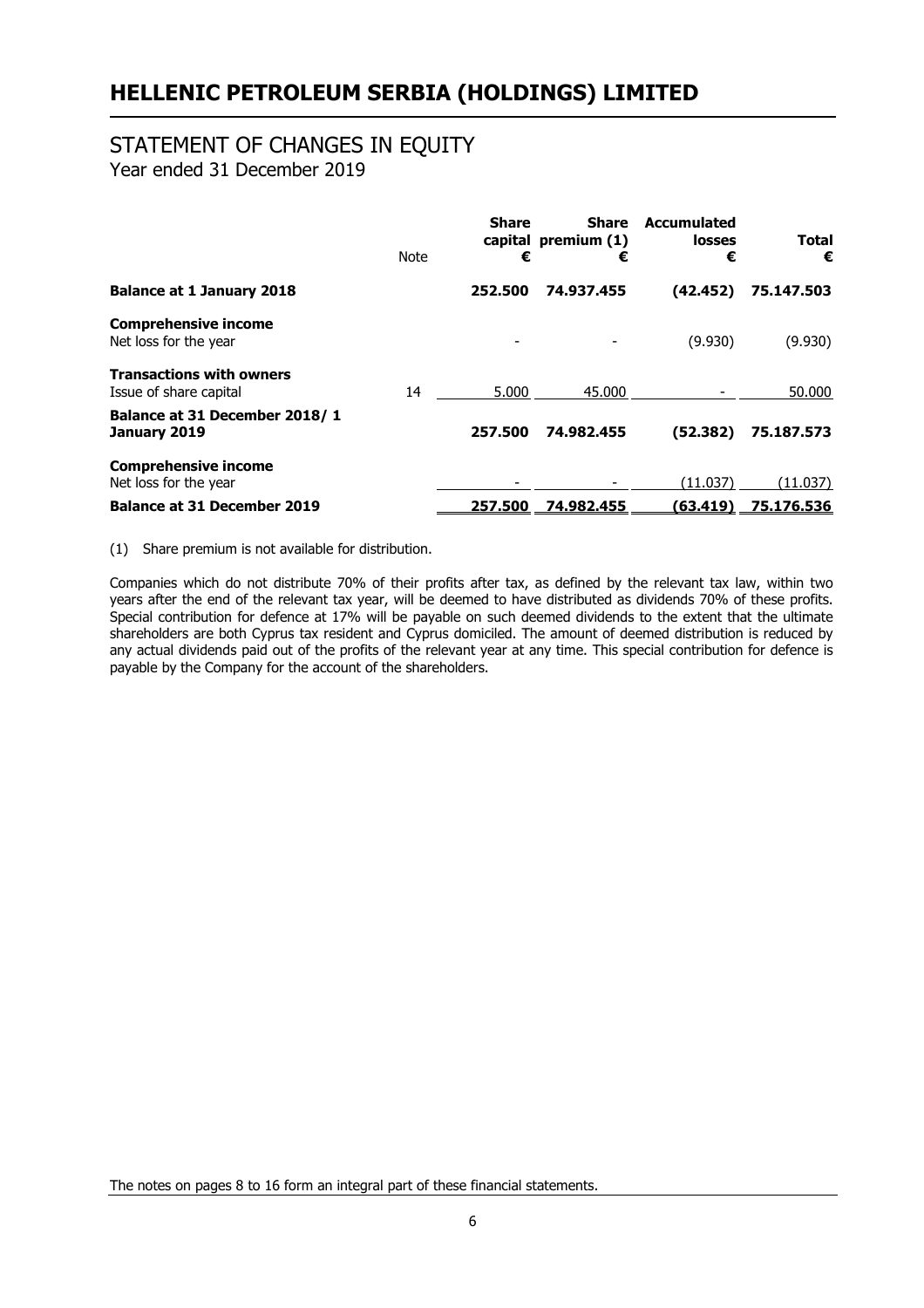# CASH FLOW STATEMENT

Year ended 31 December 2019

|                                                                                                            |      | 2019                | 2018             |
|------------------------------------------------------------------------------------------------------------|------|---------------------|------------------|
|                                                                                                            | Note | €                   | €                |
| <b>CASH FLOWS FROM OPERATING ACTIVITIES</b><br>Loss before tax<br>(Decrease)/increase in other payables    |      | (11.037)<br>(5.859) | (9.930)<br>4.872 |
| Cash used in operations                                                                                    |      | (16.896)            | (5.058)          |
| <b>CASH FLOWS FROM FINANCING ACTIVITIES</b><br>Proceeds from issue of share capital                        |      |                     | 50.000           |
| Net cash generated from financing activities                                                               |      |                     | 50,000           |
| Net (decrease)/increase in cash and cash equivalents<br>Cash and cash equivalents at beginning of the year |      | (16.896)<br>50,893  | 44.942<br>5.951  |
| Cash and cash equivalents at end of the year                                                               | 13   | 33.997              | 50.893           |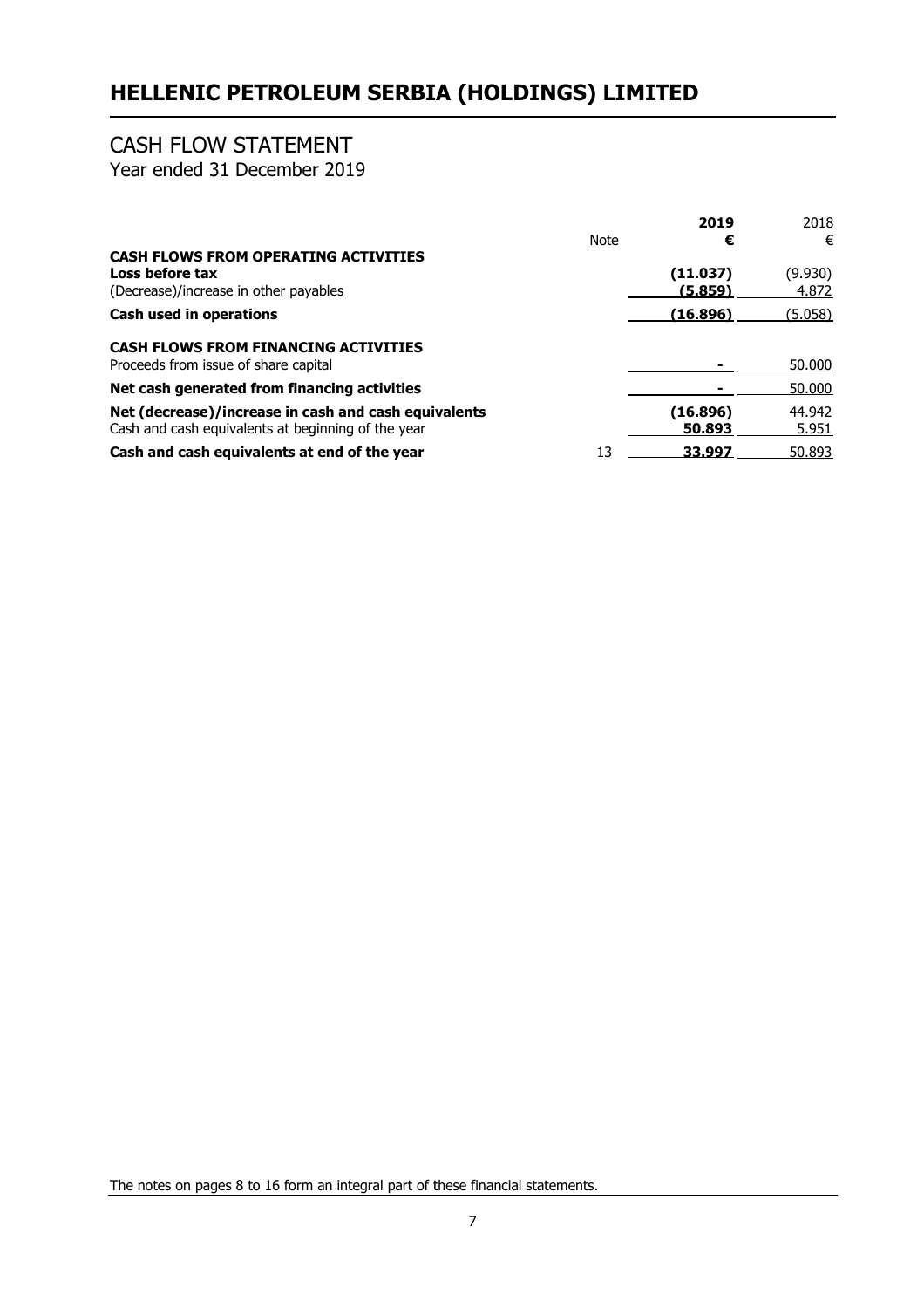# NOTES TO THE FINANCIAL STATEMENTS Year ended 31 December 2019

# **1. Incorporation and principal activities**

## **Country of incorporation**

The Company HELLENIC PETROLEUM SERBIA (HOLDINGS) LIMITED (the ''Company'') was incorporated in Cyprus on 12 June 2007 as a private limited liability company under the provisions of the Cyprus Companies Law, Cap. 113. Its registered office is at 3 Ellispontou Street, Strovolos, 2015 Nicosia, Cyprus.

## **Principal activities**

The principal activities of the Company, which are unchanged from last year, are the holding of investments including interest earning activities.

#### Operating Environment

On 11 March 2020, the World Health Organisation declared the Coronavirus COVID-19 outbreak to be a pandemic in recognition of its rapid spread across the globe. Many governments are taking increasingly stringent steps to help contain, and in many jurisdictions, now delay, the spread of the virus, including: requiring self-isolation/ quarantine by those potentially affected, implementing social distancing measures, and controlling or closing borders and "locking-down" cities/regions or even entire countries. These measures have slowed down the economies both in Cyprus but globally as well with the potential of having wider impacts on the respective economies as the measures persist for a greater period of time – more information on post balance sheet event note 19.

## **2. Basis of preparation**

The financial statements of the Company have been prepared in accordance with International Financial Reporting Standards (IFRS) as adopted by the European Union (EU) and the requirements of the Cyprus Companies Law, Cap. 113.

These financial statements are the separate financial statements. The Company has not prepared consolidated financial statements as the exemption from consolidation in paragraph 4(a) of IFRS10 'Consolidated Financial Statements' has been used. The Company's ultimate parent Hellenic Petroleum S.A., a Company registered in Greece produced consolidated financial statements available for public use that comply with in accordance with international Financial Reporting Standards as issued by the IASB and adopted by the European Union. A copy of the consolidated financial statements is available to the members, at the registered office of the ultimate parent company, at 8A Chimarras Street, Marousi, Athens and on its website www.helpe.gr.

The financial statements have been prepared under the historical cost convention.

The preparation of financial statements in conformity with IFRS requires the use of certain critical accounting estimates and requires management to exercise its judgment in the process of applying the Company's accounting policies. The areas involving a higher degree of judgment or complexity, or areas where assumptions and estimates are significant to the financial statements are disclosed in Note 7.

## **3. Adoption of new or revised standards and interpretations**

During the current year the Company adopted all the new and revised International Financial Reporting Standards (IFRS) that are relevant to its operations and are effective for accounting periods beginning on 1 January 2019. This adoption did not have a material effect on the accounting policies of the Company.

# **4. Significant accounting policies**

The principal accounting policies adopted in the preparation of these financial statements are set out below. These policies have been consistently applied to all years presented in these financial statements unless otherwise stated.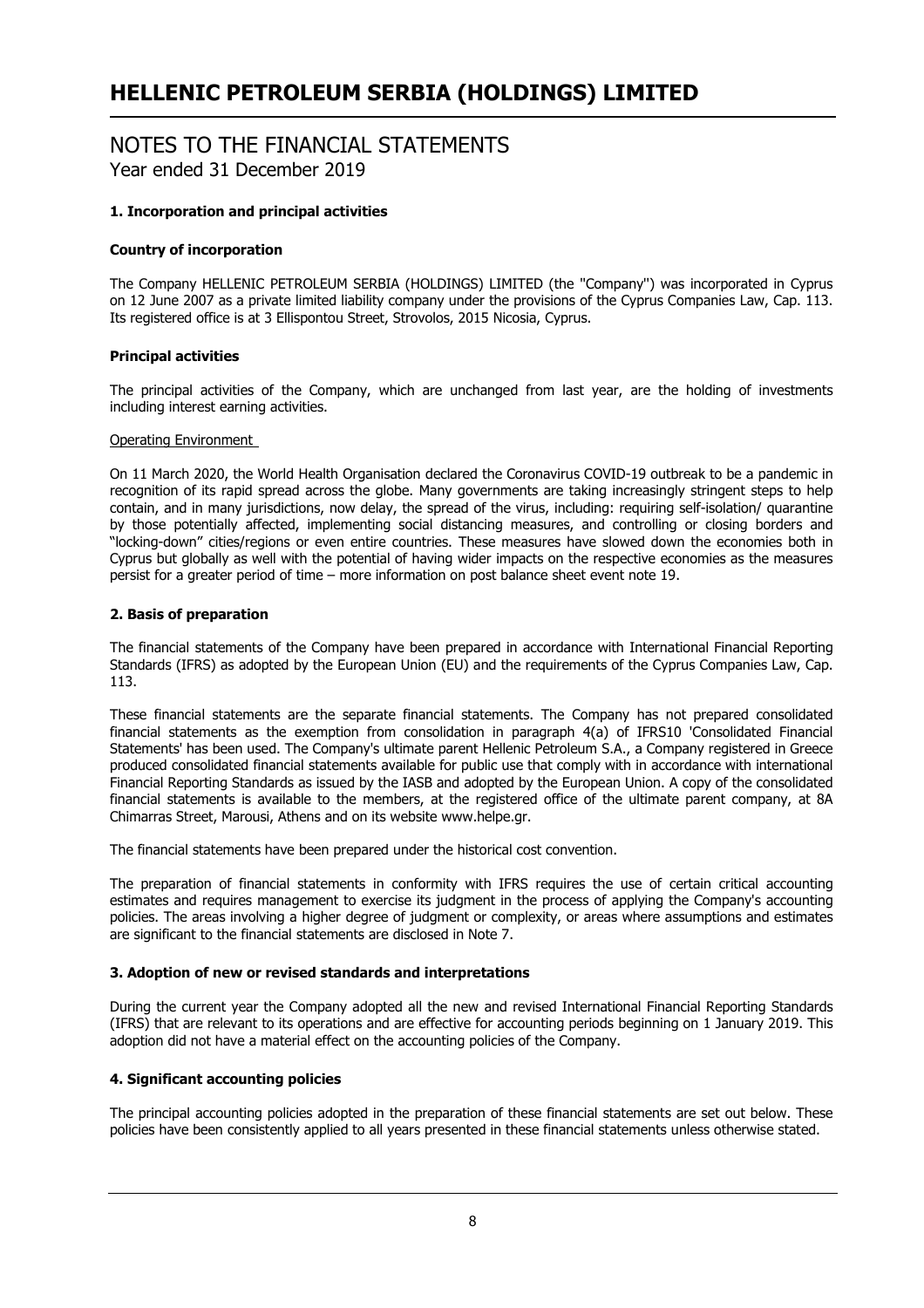# NOTES TO THE FINANCIAL STATEMENTS Year ended 31 December 2019 **Subsidiary companies**

Subsidiaries are entities controlled by the Company. Control exists where the Company is exposed, or has rights, to variable returns from its involvement with the investee and has the ability to affect those returns through its power over the investee.

Investments in subsidiary companies are stated at cost less provision for impairment in value, which is recognised as an expense in the period in which the impairment is identified.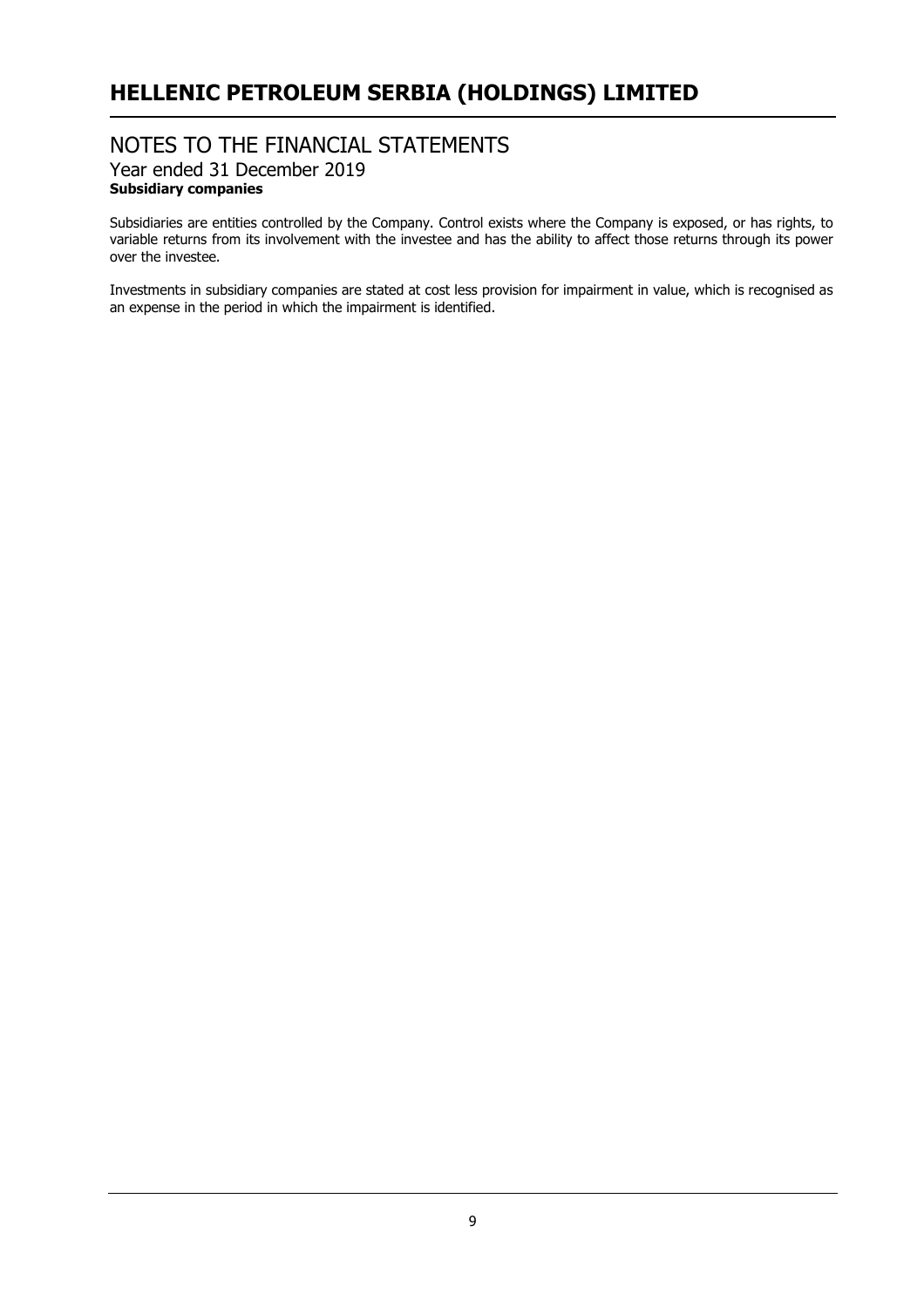# NOTES TO THE FINANCIAL STATEMENTS

Year ended 31 December 2019

# **4. Significant accounting policies (continued)**

## **Finance income**

Interest income is recognised on a time-proportion basis using the effective method.

## **Foreign currency translation**

#### **(1) Functional and presentation currency**

Items included in the Company's financial statements are measured using the currency of the primary economic environment in which the entity operates ('the functional currency'). The financial statements are presented in Euro  $(\epsilon)$ , which is the Company's functional and presentation currency.

#### **(2) Transactions and balances**

Foreign currency transactions are translated into the functional currency using the exchange rates prevailing at the dates of the transactions. Foreign exchange gains and losses resulting from the settlement of such transactions and from the translation at year-end exchange rates of monetary assets and liabilities denominated in foreign currencies are recognised in profit or loss.

#### **Tax**

Income tax expense represents the sum of the tax currently payable and deferred tax.

Current tax liabilities and assets are measured at the amount expected to be paid to or recovered from the taxation authorities, using the tax rates and laws that have been enacted, or substantively enacted, by the reporting date.

Deferred tax is provided in full, using the liability method, on temporary differences arising between the tax bases of assets and liabilities and their carrying amounts in the financial statements. Currently enacted tax rates are used in the determination of deferred tax.

Deferred tax assets are recognised to the extent that it is probable that future taxable profit will be available against which the temporary differences can be utilised.

Deferred tax assets and liabilities are offset when there is a legally enforceable right to set off current tax assets against current tax liabilities and when the deferred taxes relate to the same fiscal authority.

#### **Financial instruments**

Financial assets and financial liabilities are recognised in the Company's statement of financial position when the Company becomes a party to the contractual provisions of the instrument.

Financial assets are classified, at initial recognition, as subsequently measured at amortised cost, fair value through other comprehensive income (OCI), and fair value through profit or loss.

The classification of financial assets at initial recognition depends on the financial asset's contractual cash flow characteristics and the Company's business model for managing them. In order for a financial asset to be classified and measured at amortised cost or fair value through OCI, it needs to give rise to cash flows that are 'solely payment sof principal and interest (SPPI)' on the principal amount outstanding. This assessment is referred to as the SPPI test and is performed at an instrument level.

The Company's business model for managing financial assets refers to how it manages its financial assets in order to generate cash flows. The business model determines whether cash flows will result from collecting contractual cashflows, selling the financial assets, or both.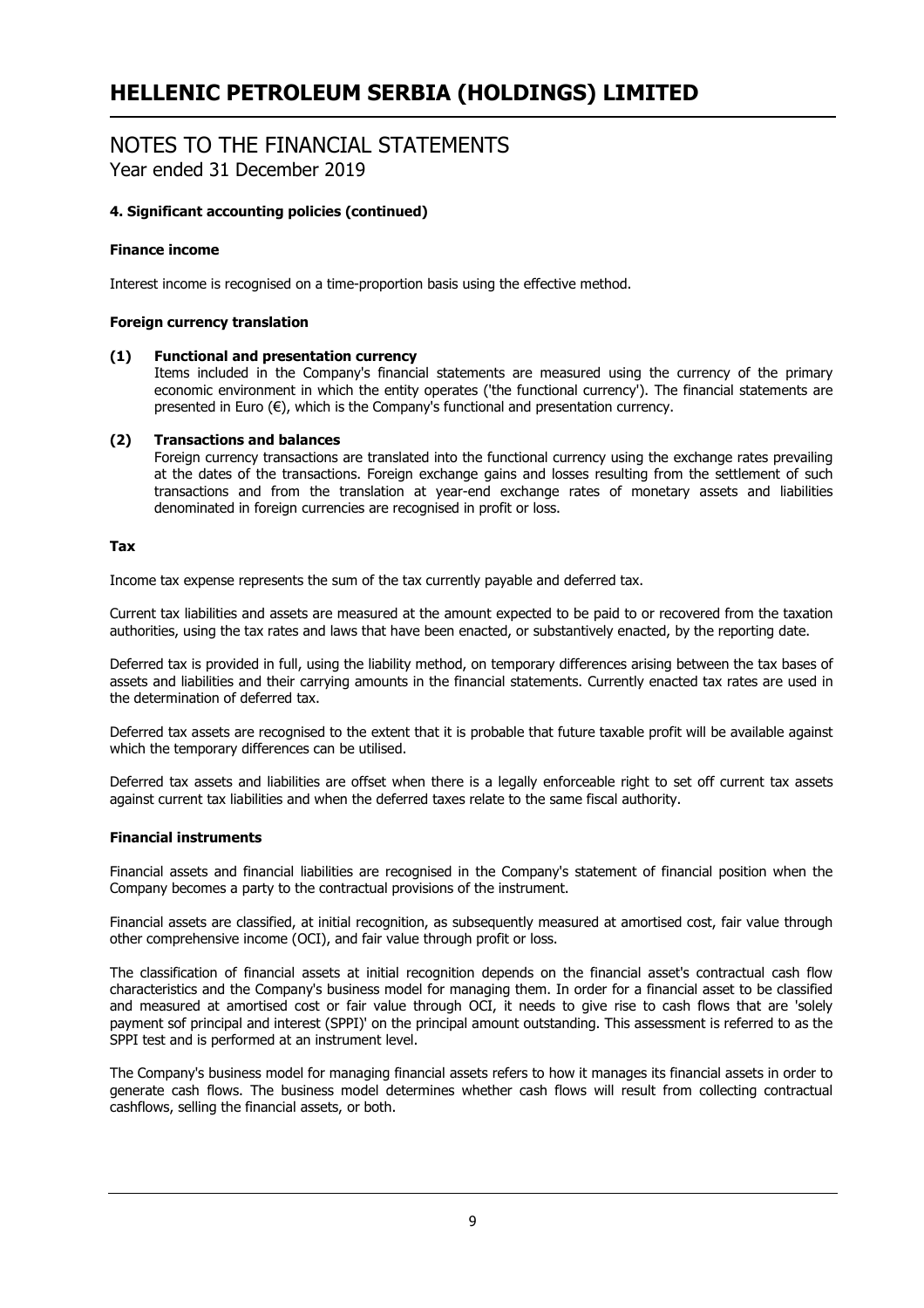# NOTES TO THE FINANCIAL STATEMENTS

Year ended 31 December 2019

# **4. Significant accounting policies (continued)**

## **Financial instruments (continued)**

Purchases or sales of financial assets that require delivery of assets within a time frame established by regulation or convention in the market place (regular way trades) are recognised on the trade date, i.e., the date that the Company commits to purchase or sell the asset.

## Subsequent measurement

For purposes of subsequent measurement, financial assets are classified in three categories:

- Financial assets designated at fair value through OCI with no recycling of cumulative gains and losses upon derecognition (equity instruments)
- Financial assets at fair value through profit or loss
- Financial assets at amortised cost

(a) Financial assets at fair value through profit or loss

Financial assets at fair value through profit or loss include financial assets held for trading, financial assets designated upon initial recognition at fair value through profit or loss, or financial assets mandatorily required to be measured at fair value. Financial assets are classified as held for trading if they are acquired for the purpose of selling or repurchasing in the near term.

Derivatives are also categorised as 'held for trading' unless they are designated as hedges. Assets in this category are classified as current assets if they are either held for trading or are expected to be realised within 12 months of the end of the reporting period, otherwise they are classified as non-current. Financial assets with cash flows that are not solely payments of principal and interest are classified and measured at fair value through profit or loss, irrespective of the business model.

## (b) Financial assets at amortised cost

The Company measures financial assets at amortised cost if both of the following conditions are met: a) the financial asset is held within a business model with the objective to hold financial assets in order to collect contractual cash flows and b) the contractual terms of the financial asset give rise on specified dates to cash flows that are solely payments of principal and interest on the principal amount outstanding. Financial assets at amortised cost are subsequently measured using the effective interest (EIR) method and are subject to impairment. Gains and losses are recognised in profit or loss when the asset is derecognised, modified or impaired.

(c) Financial assets at fair value through OCI with no recycling of cumulative gains and losses upon derecognition (equity instruments)

Upon initial recognition, the Company can elect to classify irrevocably its equity investments as equity instruments designated at fair value through OCI when they meet the definition of equity under IAS 32 Financial Instruments: Presentation and are not held for trading. The classification is determined on an instrument-by-instrument basis. Gains and losses on these financial assets are never recycled to profit or loss. Dividends are recognised as other income in the statement of profit or loss when the right of payment has been established, except when the Company benefits from such proceeds as a recovery of part of the cost of the financial asset, in which case, such gains are recorded in OCI. Equity instruments designated at fair value through OCI are not subject to impairment assessment.

## **Cash and cash equivalents**

For the purpose of the cash flow statement, cash and cash equivalents comprise cash at bank.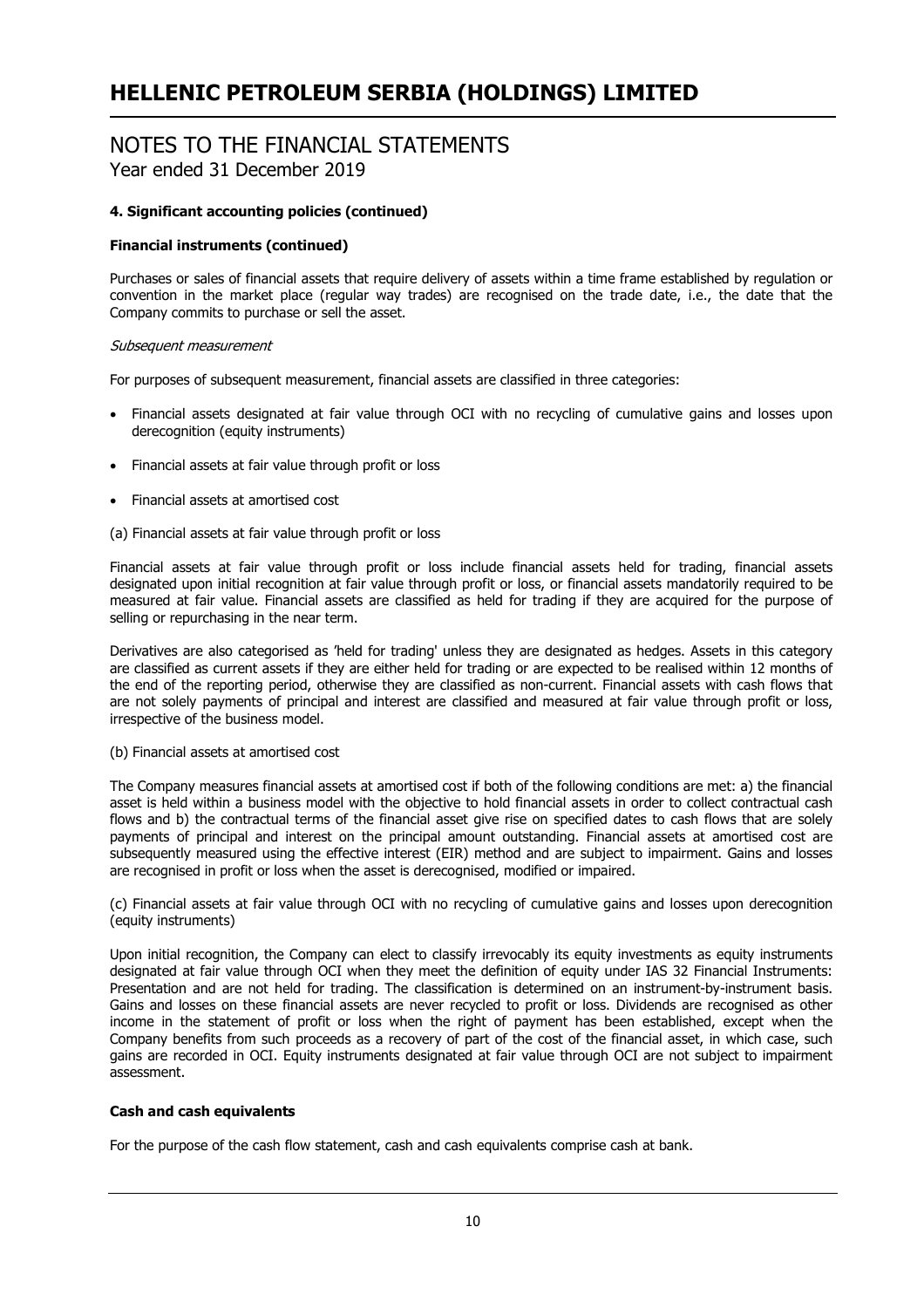# NOTES TO THE FINANCIAL STATEMENTS

Year ended 31 December 2019

# **4. Significant accounting policies (continued)**

# **Derecognition of financial assets and liabilities**

# **Financial assets**

A financial asset (or, where applicable a part of a financial asset or part of a group of similar financial assets) is derecognised when:

- the rights to receive cash flows from the asset have expired;
- the Company retains the right to receive cash flows from the asset, but has assumed an obligation to pay them in full without material delay to a third party under a 'pass through' arrangement; or
- the Company has transferred its rights to receive cash flows from the asset and either (a) has transferred substantially all the risks and rewards of the asset, or (b) has neither transferred nor retained substantially all the risks and rewards of the asset, but has transferred control of the asset.

# **Financial liabilities**

A financial liability is derecognised when the obligation under the liability is discharged or cancelled or expires.

When an existing financial liability is replaced by another from the same lender on substantially different terms, or the terms of an existing liability are substantially modified, such an exchange or modification is treated as a derecognition of the original liability and the recognition of a new liability, and the difference in the respective carrying amounts is recognised in profit or loss.

## **Offsetting financial instruments**

Financial assets and financial liabilities are offset and the net amount reported in the statement of financial position if, and only if, there is a currently enforceable legal right to offset the recognised amounts and there is an intention to settle on a net basis, or to realise the asset and settle the liability simultaneously. This is not generally the case with master netting agreements, and the related assets and liabilities are presented gross in the statement of financial position.

## **Share capital**

Ordinary shares are classified as equity. The difference between the fair value of the consideration received by the Company and the nominal value of the share capital being issued is taken to the share premium account.

## **Provisions**

Provisions are recognised when the Company has a present legal or constructive obligation as a result of past events, it is probable that an outflow of resources will be required to settle the obligation, and a reliable estimate of the amount can be made. Where the Company expects a provision to be reimbursed, for example under an insurance contract, the reimbursement is recognised as a separate asset but only when the reimbursement is virtually certain.

## **5. New accounting pronouncements**

At the date of approval of these financial statements, standards and interpretations were issued by the International Accounting Standards Board which were not yet effective. Some of them were adopted by the European Union and others not yet. The Board of Directors expects that the adoption of these accounting standards in future periods will not have a material effect on the financial statements of the Company.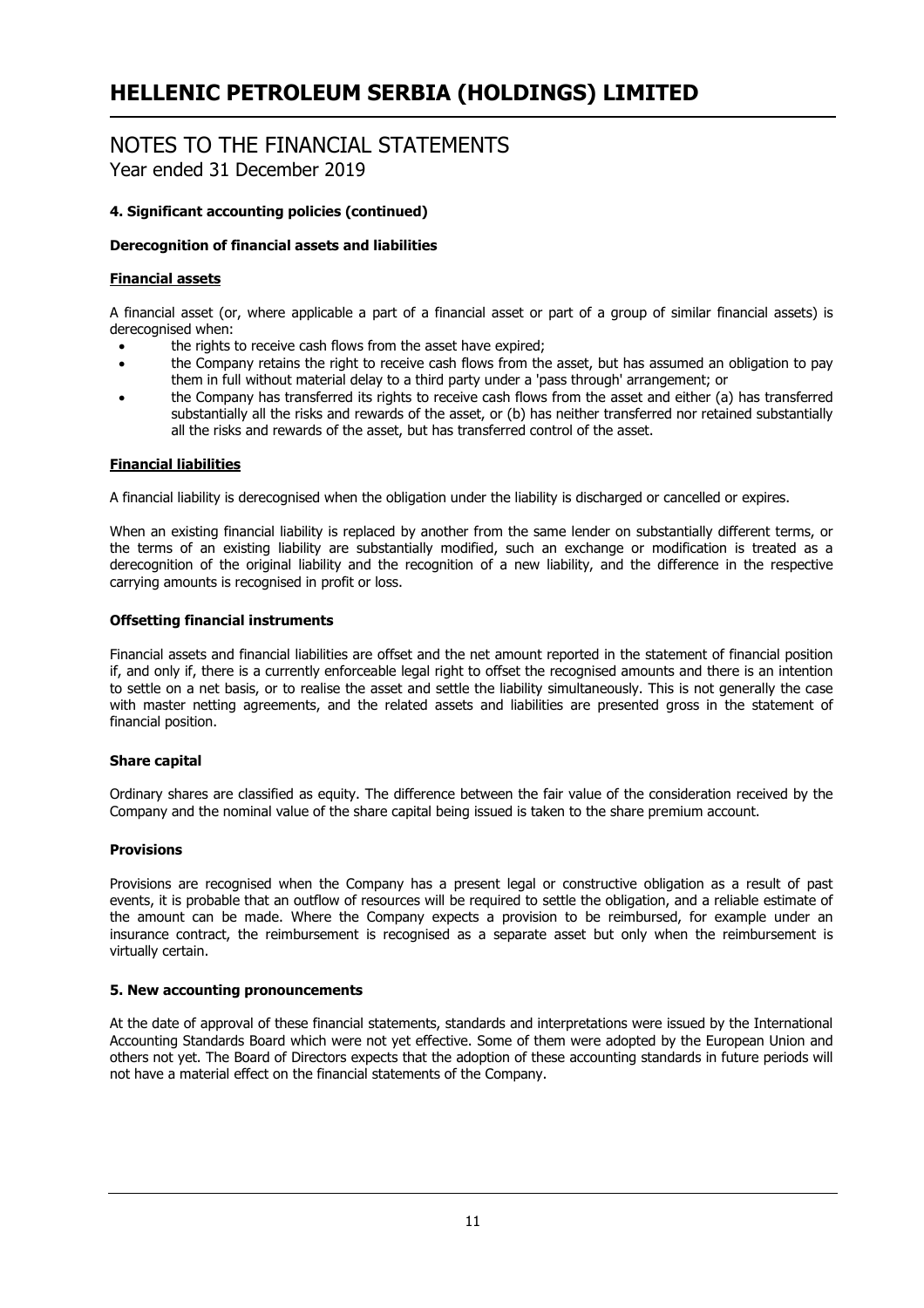# NOTES TO THE FINANCIAL STATEMENTS

Year ended 31 December 2019

## **6. Financial risk management**

## **Financial risk factors**

The Company is exposed to credit risk, liquidity risk and capital risk management arising from the financial instruments it holds. The risk management policies employed by the Company to manage these risks are discussed below:

# **6.1 Credit risk**

Credit risk arises from cash and cash equivalents, deposits with banks and financial institutions.

Cash balances are held with recognised financial institutions and the Company has policies to limit the amount of credit exposure to any financial institution.

## **6.2 Liquidity risk**

Liquidity risk is the risk that arises when the maturity of assets and liabilities does not match. An unmatched position potentially enhances profitability, but can also increase the risk of losses. The Company has procedures with the object of minimising such losses such as maintaining sufficient cash and other highly liquid current assets and by having available an adequate amount of committed credit facilities.

The following tables detail the Company's remaining contractual maturity for its financial liabilities. The tables have been drawn up based on the undiscounted cash flows of financial liabilities based on the earliest date on which the Company can be required to pay. The table includes both interest and principal cash flows.

| Carrying<br>amounts | On demand       |
|---------------------|-----------------|
| €                   | €               |
|                     | 7.461           |
| 7.461               | 7.461           |
| Carrying            |                 |
| amounts             | On demand       |
| €                   | €               |
|                     | 13.320          |
| 13.320              | 13,320          |
|                     | 7.461<br>13.320 |

# **6.3 Capital risk management**

Capital includes equity shares and share premium.

The Company manages its capital to ensure that it will be able to continue as a going concern while maximising the return to shareholders through the optimisation of the debt and equity balance. The Company's overall strategy remains unchanged from last year.

## **Fair value estimation**

The fair values of the Company's financial assets and liabilities approximate their carrying amounts at the reporting date.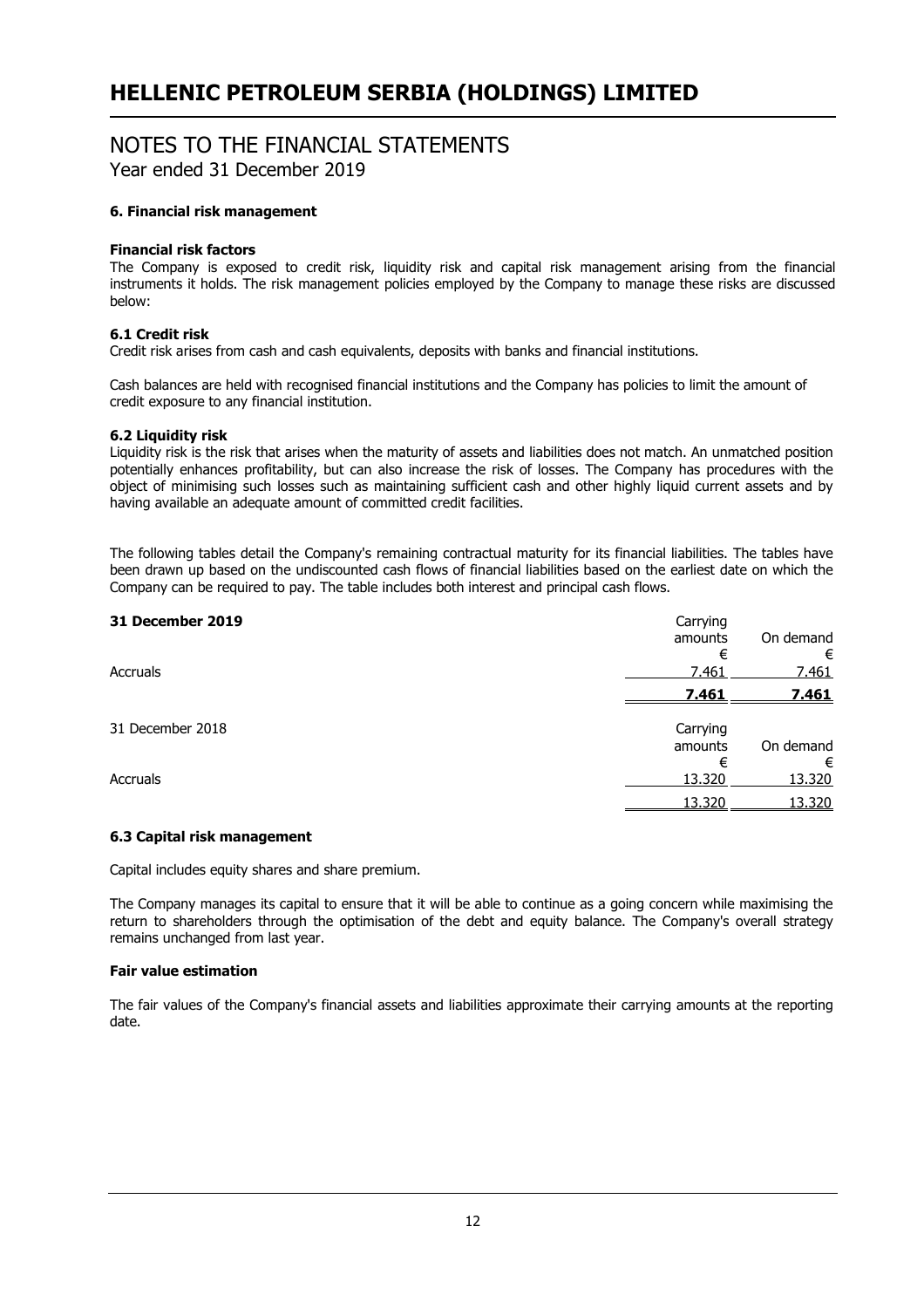# NOTES TO THE FINANCIAL STATEMENTS Year ended 31 December 2019

# **7. Critical accounting estimates and judgments**

The preparation of financial statements in conformity with IFRSs requires the use of certain critical accounting estimates and requires Management to exercise its judgment in the process of applying the Company's accounting policies. It also requires the use of assumptions that affect the reported amounts of assets and liabilities and disclosure of contingent assets and liabilities at the date of the financial statements and the reported amounts of revenues and expenses during the reporting period. Although these estimates are based on Management's best knowledge of current events and actions, actual results may ultimately differ from those estimates.

Estimates and judgments are continually evaluated and are based on historical experience and other factors, including expectations of future events that are believed to be reasonable under the circumstances.

The estimates and assumptions that have a significant risk of causing a material adjustment to the carrying amounts of assets and liabilities within the next financial year are discussed below:

# **Impairment of investments in subsidiaries**

The Company periodically evaluates the recoverability of investments in subsidiaries whenever indicators of impairment are present. Indicators of impairment include such items as declines in revenues, earnings or cash flows or material adverse changes in the economic or political stability of a particular country, which may indicate that the carrying amount of an asset is not recoverable. If facts and circumstances indicate that investment in subsidiaries may be impaired, the estimated future discounted cash flows associated with these subsidiaries would be compared to their carrying amounts to determine if a write-down to recoverable is necessary.

#### **8. Administration expenses**

|                                      | 2019   | 2018  |
|--------------------------------------|--------|-------|
|                                      | €      | €     |
| Annual levy                          | 350    | 350   |
| Auditor's remuneration- current year | 4.463  | 4.344 |
| Auditor's remuneration- prior years  | 119    | 179   |
| Accounting fees                      | 1.785  | 1.785 |
| Professional fees                    | 2.797  | 1.785 |
| Administration fees                  | 959    | 1.309 |
| Bank charges                         | 565    | 184   |
|                                      | 11.038 | 9.936 |

The expenses stated above do not include any charges for non-audit services by the statutory auditor of the Company.

#### **9. Finance income**

|                                    | 2019 | 2018 |
|------------------------------------|------|------|
|                                    |      | €    |
| <b>Finance income</b>              |      |      |
| Bank interest                      |      |      |
| Unrealised foreign exchange profit |      |      |
|                                    |      |      |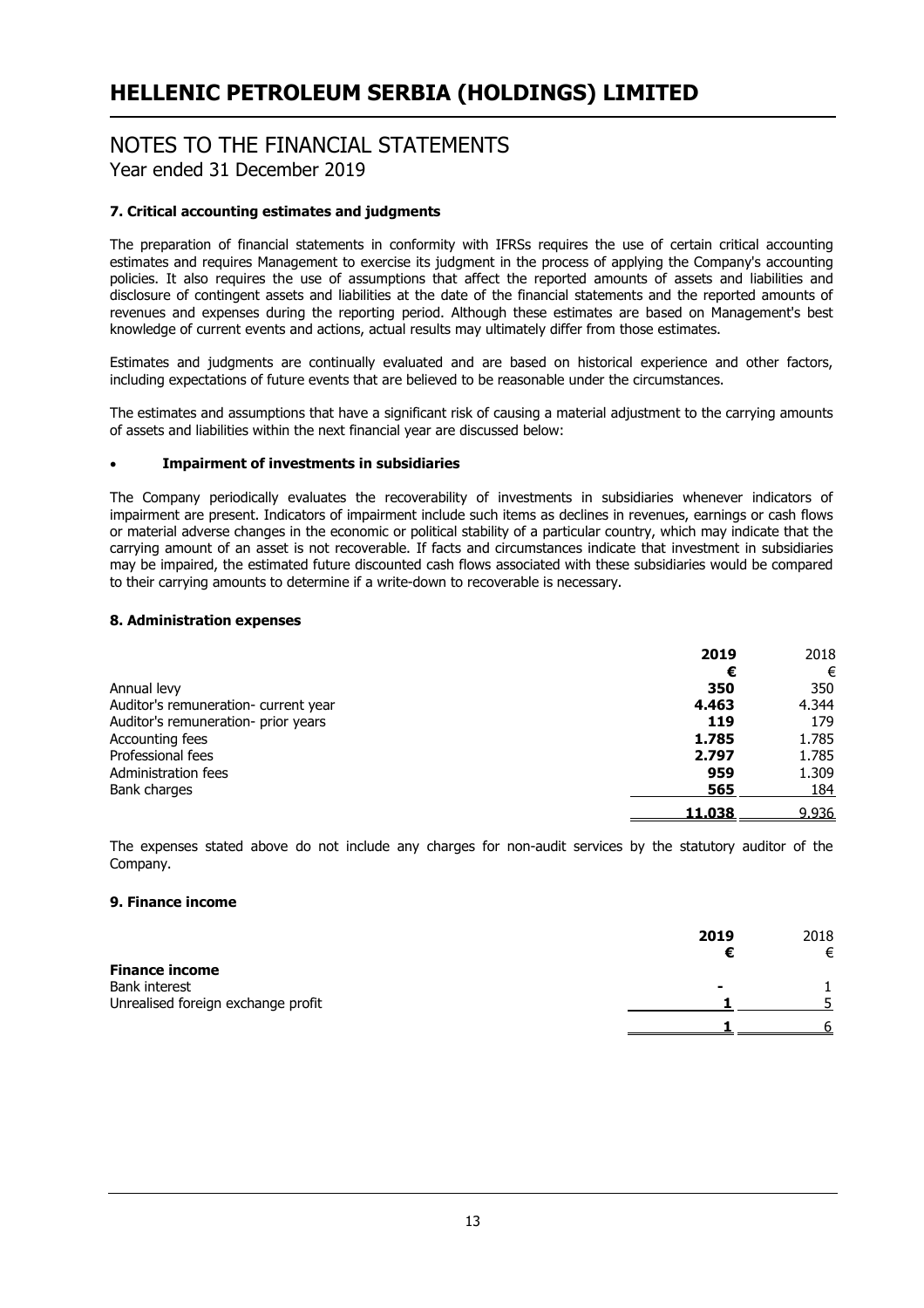# NOTES TO THE FINANCIAL STATEMENTS

Year ended 31 December 2019

# **10. Tax**

The tax on the Company's results before tax differs from theoretical amount that would arise using the applicable tax rates as follows:

| Loss before tax                                                                                                                 | 2019<br>(11.037) | 2018<br>€<br>(9.930) |
|---------------------------------------------------------------------------------------------------------------------------------|------------------|----------------------|
| Tax calculated at the applicable tax rates<br>Tax effect of tax loss for the year for which no deferred tax asset is recognized | (1.380)<br>1.380 | (1.241)<br>1.241     |
| <b>Tax charge</b>                                                                                                               |                  |                      |

The corporation tax rate is 12,5%.

Under certain conditions interest income may be subject to defence contribution at the rate of 30%. In such cases this interest will be exempt from corporation tax. In certain cases, dividends received from abroad may be subject to defence contribution at the rate of 17%.

Due to tax losses sustained in the year, no tax liability arises on the Company. Under current legislation, tax losses may be carried forward and be set off against taxable income of the five succeeding years. As at 31 December 2019 no deferred asset is recognised in the statement of financial position relating to the balance of tax losses carried forward since management does not anticipate that sufficient taxable profits will be earned, in the five succeeding years, to utilise these tax losses. As at 31 December 2019, the balance of tax losses carried forward amounted to approximately €10.000.

# **11. Financial instruments by category**

The accounting policies for financial instruments have been applied to the line items below:

| 31 December 2019                                    | Financial assets<br>at amortised cost<br>€ |
|-----------------------------------------------------|--------------------------------------------|
| Assets as per statement of financial position:      |                                            |
| Cash and cash equivalents                           | 33.997                                     |
| <b>Total</b>                                        | 33.997                                     |
|                                                     | Borrowings and<br>other financial          |
|                                                     | liabilities                                |
|                                                     | €                                          |
| Liabilities as per statement of financial position: |                                            |
| Other payables                                      | 7.461                                      |
| <b>Total</b>                                        | 7.461                                      |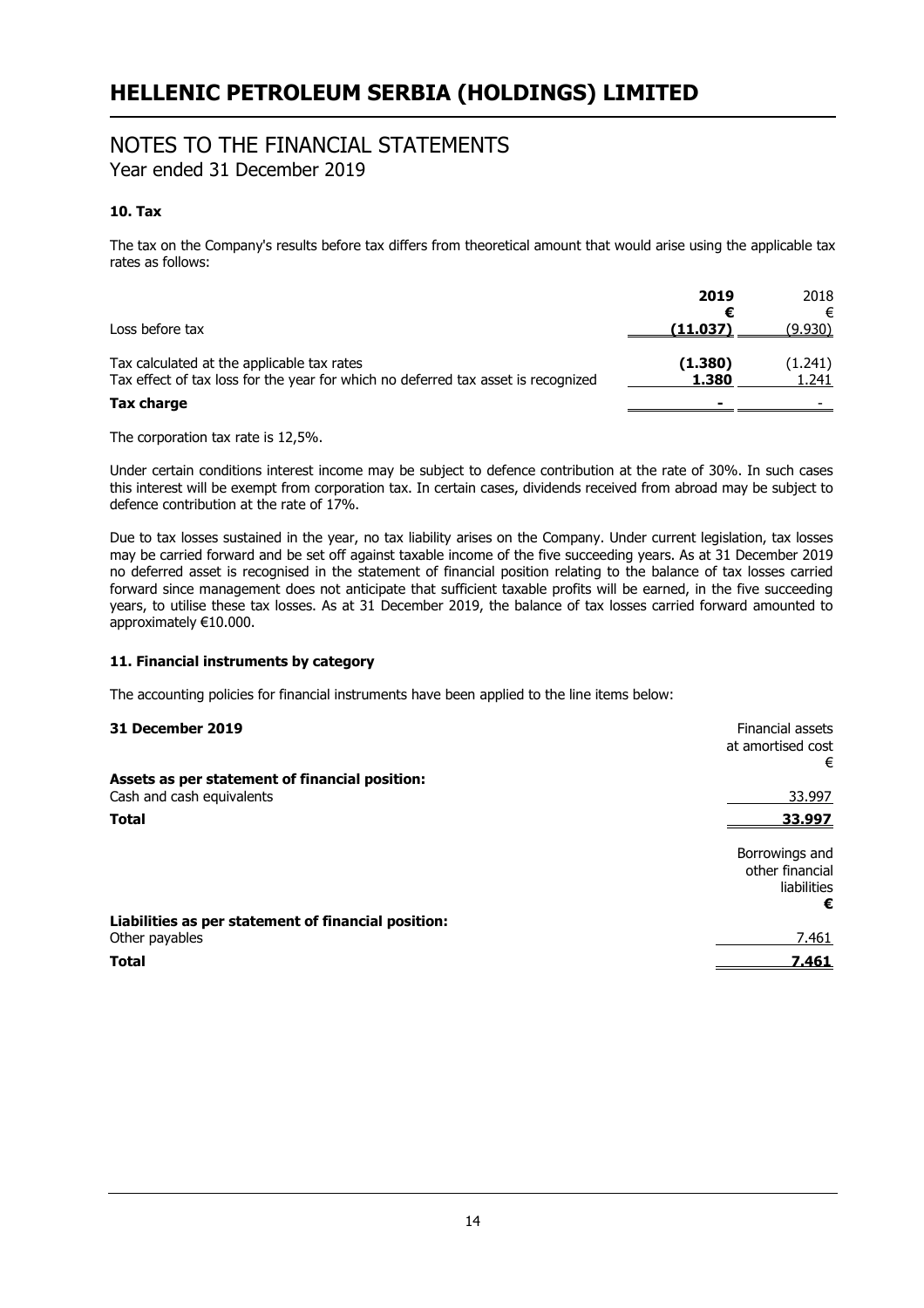# NOTES TO THE FINANCIAL STATEMENTS Year ended 31 December 2019

# **11. Financial instruments by category (continued)**

| 31 December 2018                                                            |                             |                                                                  |                                  | Financial assets<br>at amortised cost<br>€       |
|-----------------------------------------------------------------------------|-----------------------------|------------------------------------------------------------------|----------------------------------|--------------------------------------------------|
| Assets as per statement of financial position:<br>Cash and cash equivalents |                             |                                                                  |                                  | 50.893                                           |
|                                                                             |                             |                                                                  |                                  |                                                  |
| Total                                                                       |                             |                                                                  |                                  | 50.893                                           |
|                                                                             |                             |                                                                  |                                  | Borrowings and<br>other financial<br>liabilities |
|                                                                             |                             |                                                                  |                                  | €                                                |
| Liabilities as per statement of financial position:<br>Other payables       |                             |                                                                  |                                  | 13.320                                           |
| Total                                                                       |                             |                                                                  |                                  | 13,320                                           |
| 12. Investment in subsidiary                                                |                             |                                                                  | 2019                             | 2018                                             |
| Balance at 1 January                                                        |                             |                                                                  | €<br>75.150.000                  | €<br>75.150.000                                  |
| <b>Balance at 31 December</b>                                               |                             |                                                                  | 75.150.000                       | 75.150.000                                       |
| The details of the subsidiary are as follows:                               |                             |                                                                  |                                  |                                                  |
| <b>Name</b>                                                                 | Country of<br>incorporation | Principal activities                                             | 2019<br>Holding<br>$\frac{0}{2}$ | 2018<br>Holding<br>$\frac{0}{0}$                 |
| EKO Serbia A.D., Beograd                                                    | Serbia                      | Wholesale and<br>retail trade of<br>petroleum and<br>other goods | 100                              | 100                                              |

Management has assessed that the recoverable amount of the investment in subsidiary is higher than the carrying cost, hence no impairment charge was recognised as at 31 December 2019 and 31 December 2018.

# **13. Cash at bank**

Cash balances are analysed as follows:

|              | 2019   | 2018   |
|--------------|--------|--------|
|              |        | €      |
| Cash at bank | 33.997 | 50.893 |
|              | 33.997 | 50.893 |

The exposure of the Company to credit risk and impairment losses in relation to cash and cash equivalents is reported in note 6 of the financial statements.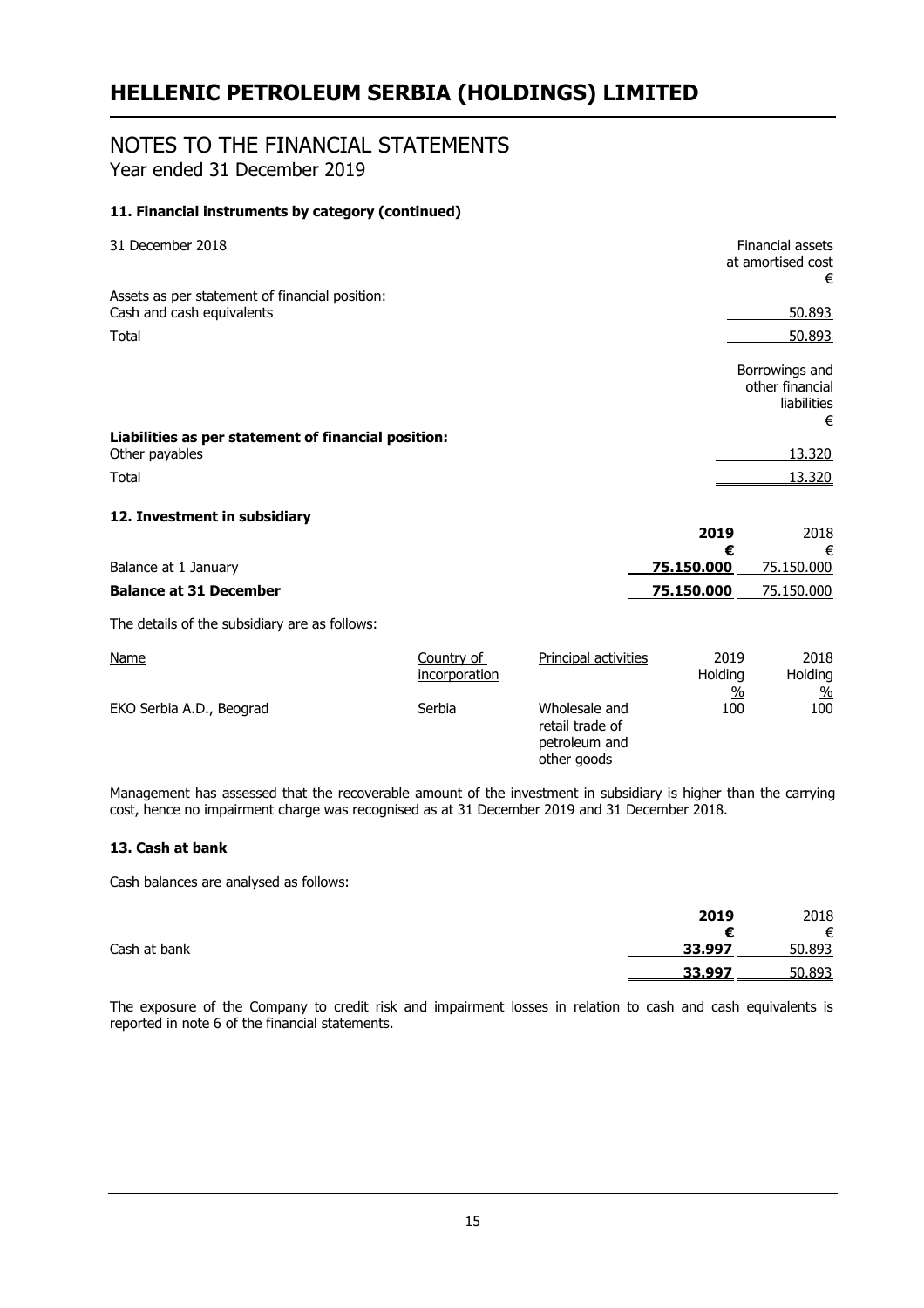# NOTES TO THE FINANCIAL STATEMENTS

Year ended 31 December 2019

# **14. Share capital and share premium**

| <b>Issued and fully paid</b>                                                                                              | <b>Number of</b><br>shares | <b>Share capital</b><br>€ | <b>Share</b><br>premium<br>€ | <b>Total</b><br>€ |
|---------------------------------------------------------------------------------------------------------------------------|----------------------------|---------------------------|------------------------------|-------------------|
| Balance at 1 January 2018<br>14 July 2016 - Issue of additional 50 shares<br>of $€100$ nominal value each / share premium | 2.525                      | 252.500                   | 74.937.455                   | 75.189.955        |
| price of €900 each                                                                                                        | 50                         | 5.000                     | 45.000                       | 50.000            |
| Balance at 31 December 2018/1<br>January 2019                                                                             | 2.575                      | 257.500                   | 74.982.455                   | 75,239,955        |
| <b>Balance at 31 December 2019</b>                                                                                        | 2.575                      | 257.500                   | 74.982.455                   | 75.239.955        |

#### Authorised capital

On 14 December 2018, in an Extraordinary General Meeting it was resolved that the authorised share capital of the Company is increased from 2.525 ordinary shares of €100 to 2.575 ordinary shares of €100 each. All new shares have the same rights and powers as the existing shares.

#### Issued capital

On 14 December 2018, it was resolved to issue 50 new ordinary shares of €100 nominal value each to the existing shareholder of the Company at a premium price of €900 per share.

## **15. Other payables**

|          | 2019  | 2018   |
|----------|-------|--------|
|          | €     | €      |
| Accruals | 7.461 | 13.320 |
|          | 7.461 | 13.320 |

## **16. Related party transactions**

The Company is controlled by Hellenic Petroleum International AG, incorporated in Austria, which owns 100% of the Company's shares. The Company's ultimate controlling party is Hellenic Petroleum S.A., incorporated in Greece.

## **17. Contingent liabilities**

The Company had no contingent liabilities as at 31 December 2019 (2018: nil).

## **18. Commitments**

The Company had no capital or other commitments as at 31 December 2019 (2018: nil).

## **19. Events after the reporting period**

With the recent and rapid development of the Coronavirus disease (COVID-19) outbreak the world economy entered a period of unprecedented health care crisis that has already caused considerable global disruption in business activities and everyday life. Many countries have adopted extraordinary and economically costly containment measures. Certain countries have required companies to limit or even suspend normal business operations. Governments, including the Republic of Cyprus, have implemented restrictions on travelling as well as strict quarantine measures.

Industries such as tourism, hospitality and entertainment are expected to be directly disrupted significantly by these